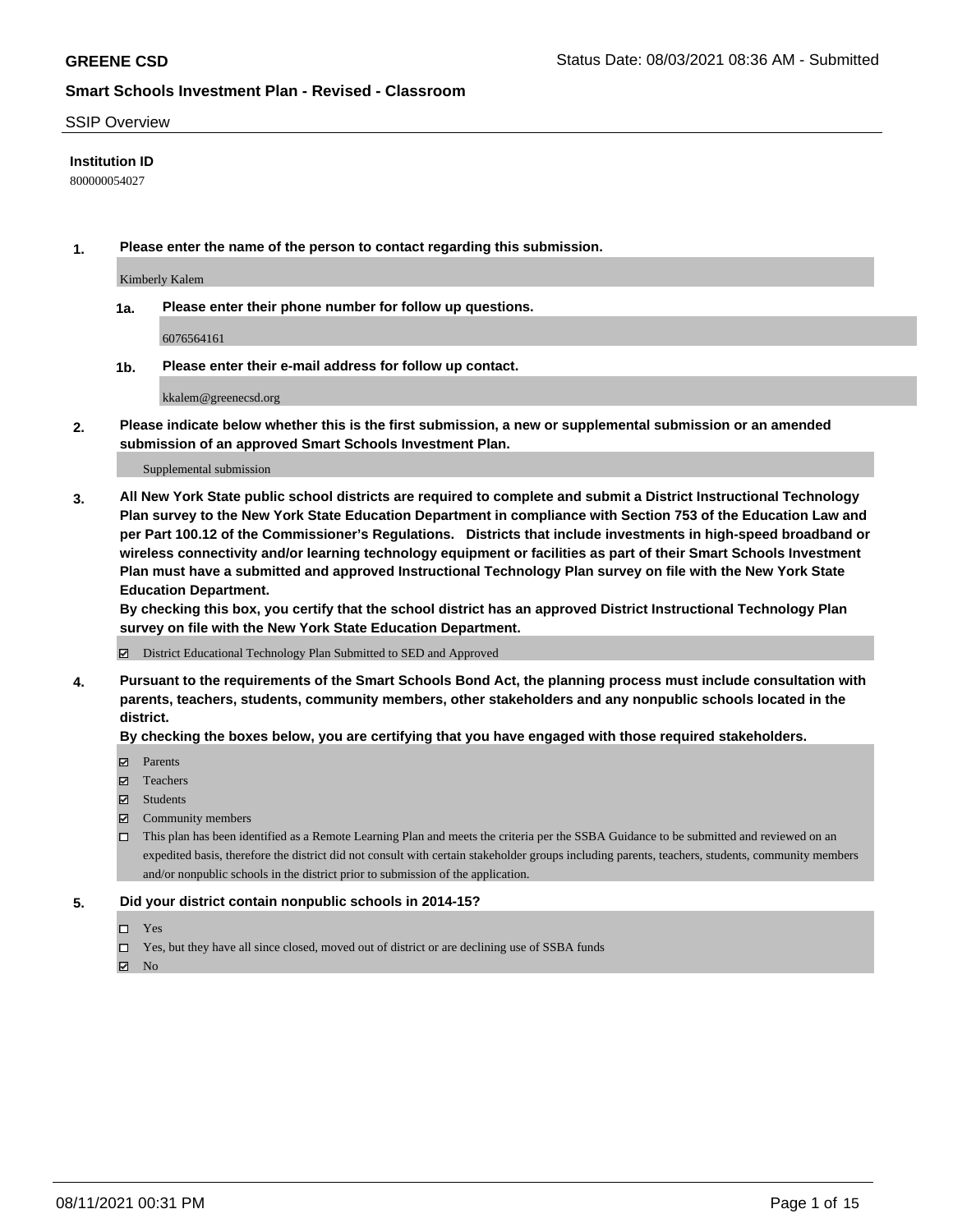#### SSIP Overview

**6. Certify that the following required steps have taken place by checking the boxes below:**

- The district developed and the school board approved a preliminary Smart Schools Investment Plan.
- $\boxtimes$  The preliminary plan was posted on the district website for at least 30 days. The district included an address to which any written comments on the plan should be sent.
- $\boxtimes$  The school board conducted a hearing that enabled stakeholders to respond to the preliminary plan. This hearing may have occured as part of a normal Board meeting, but adequate notice of the event must have been provided through local media and the district website for at least two weeks prior to the meeting.
- The district prepared a final plan for school board approval and such plan has been approved by the school board.
- $\boxtimes$  The final proposed plan that has been submitted has been posted on the district's website.
- This Plan has been identified as a Remote Learning Plan and meets the criteria per the SSBA Guidance to be submitted and reviewed on an expedited basis, therefore this plan has not met certain stakeholder engagement requirements including, consulting with nonpublic schools in advance of plan submission, having the school board conduct a hearing on the plan and/or posting the plan to the district website for a minimum of 30 days. This district will post the Remote Learning Plan to the district's website upon submission of the application.
- **6a. Please upload the proposed Smart Schools Investment Plan (SSIP) that was posted on the district's website, along with any supporting materials. Note that this should be different than your recently submitted Educational Technology Survey. The Final SSIP, as approved by the School Board, should also be posted on the website and remain there during the course of the projects contained therein.**

Smart Schools Bond Memo Intro to BOE 3\_10\_2021.pdf

**6b. Enter the webpage address where the final Smart Schools Investment Plan is posted. The Plan should remain posted for the life of the included projects.**

https://www.greenecsd.org/SmartSchoolsInvestmentPlan.aspx

**7. Please enter an estimate of the total number of students and staff that will benefit from this Smart Schools Investment Plan based on the cumulative projects submitted to date.**

1,010

**8. An LEA/School District may partner with one or more other LEA/School Districts to form a consortium to pool Smart Schools Bond Act funds for a project that meets all other Smart School Bond Act requirements. Each school district participating in the consortium will need to file an approved Smart Schools Investment Plan for the project and submit a signed Memorandum of Understanding that sets forth the details of the consortium including the roles of each respective district.**

 $\Box$  The district plans to participate in a consortium to partner with other school district(s) to implement a Smart Schools project.

**9. Please enter the name and 6-digit SED Code for each LEA/School District participating in the Consortium.**

| <b>Partner LEA/District</b> | <b>ISED BEDS Code</b> |
|-----------------------------|-----------------------|
| (No Response)               | (No Response)         |

**10. Please upload a signed Memorandum of Understanding with all of the participating Consortium partners.**

(No Response)

**11. Your district's Smart Schools Bond Act Allocation is:**

\$1,425,689

**12. Final 2014-15 BEDS Enrollment to calculate Nonpublic Sharing Requirement**

|            | <b>Public Enrollment</b> | l Nonpublic Enrollment | <b>Total Enrollment</b> | l Nonpublic Percentage |
|------------|--------------------------|------------------------|-------------------------|------------------------|
| Enrollment | 979                      |                        | 979.00                  | 0.00                   |

**13. This table compares each category budget total, as entered in that category's page, to the total expenditures listed in the category's expenditure table. Any discrepancies between the two must be resolved before submission.**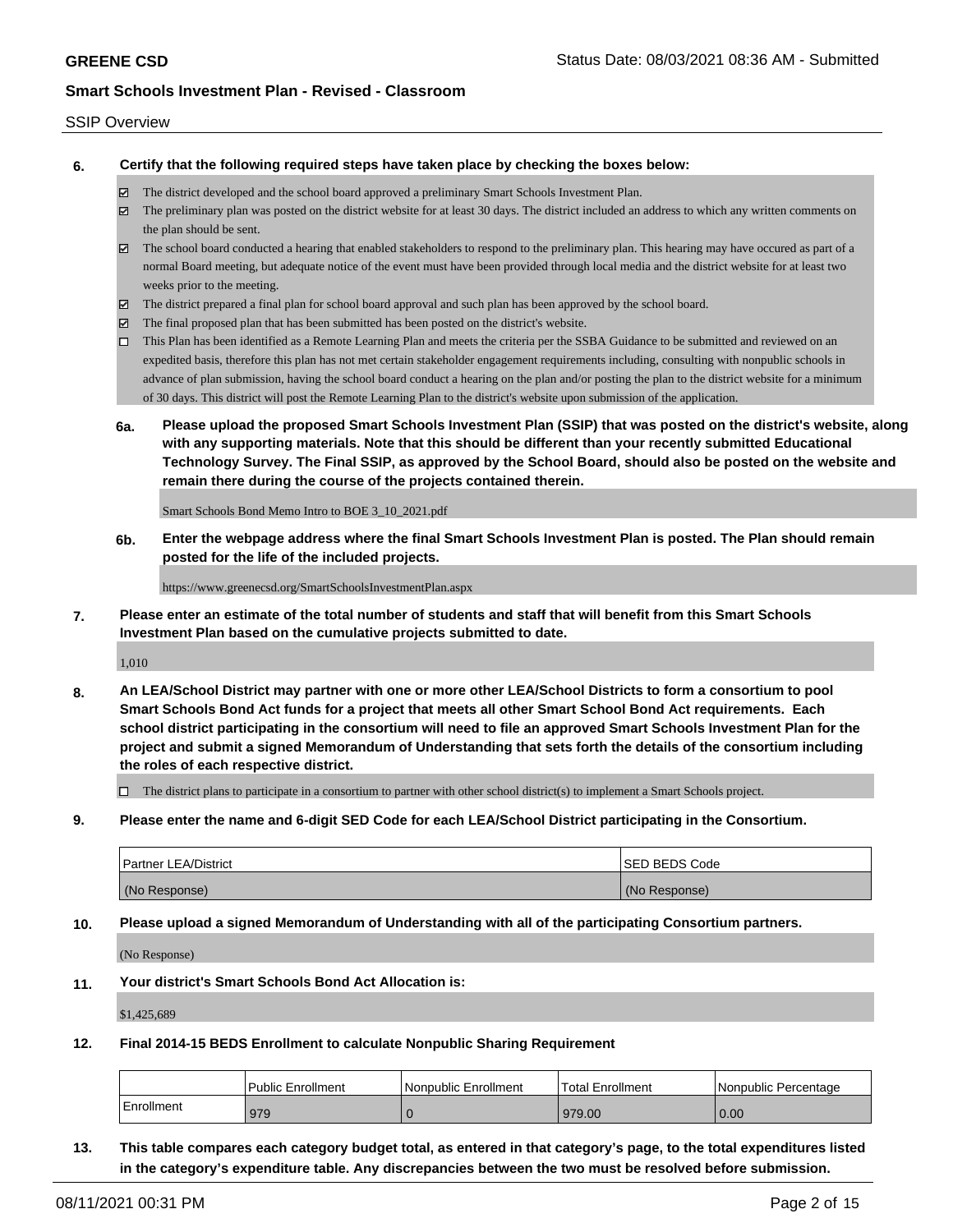# SSIP Overview

|                                                 | <b>Sub-Allocations</b> | <b>Expenditure Totals</b> | <b>Difference</b> |
|-------------------------------------------------|------------------------|---------------------------|-------------------|
| <b>School Connectivity</b>                      | 211,580.00             | 211,580.00                | 0.00              |
| <b>Connectivity Projects for</b><br>Communities | 0.00                   | 0.00                      | 0.00              |
| Classroom Technology                            | 412,000.00             | 412,000.00                | 0.00              |
| Pre-Kindergarten Classrooms                     | 0.00                   | 0.00                      | 0.00              |
| Replace Transportable<br>Classrooms             | 0.00                   | 0.00                      | 0.00              |
| <b>High-Tech Security Features</b>              | 0.00                   | 0.00                      | 0.00              |
| Nonpublic Loan                                  | 0.00                   | 0.00                      | 0.00              |
| Totals:                                         | 623,580                | 623,580                   | 0                 |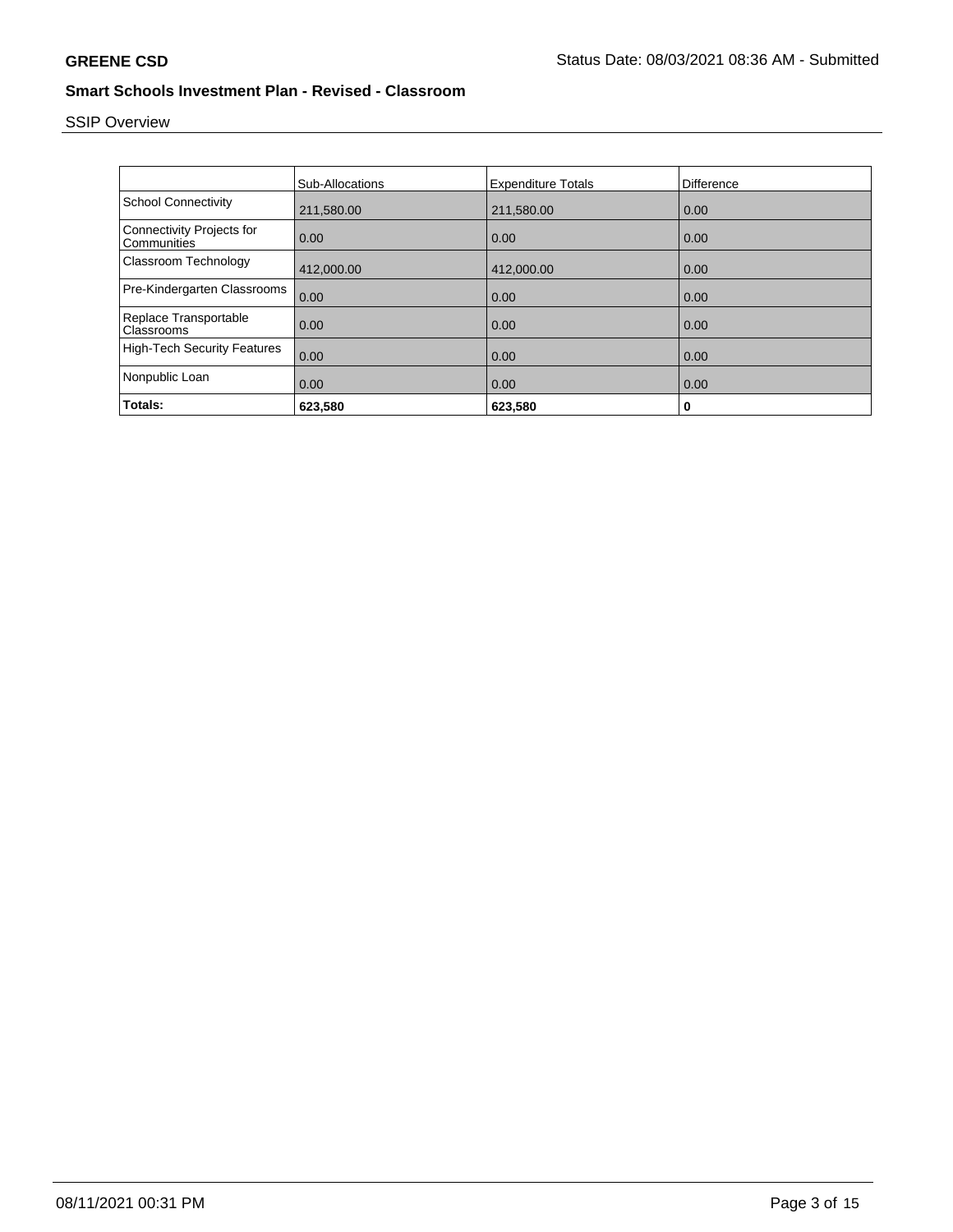School Connectivity

- **1. In order for students and faculty to receive the maximum benefit from the technology made available under the Smart Schools Bond Act, their school buildings must possess sufficient connectivity infrastructure to ensure that devices can be used during the school day. Smart Schools Investment Plans must demonstrate that:**
	- **• sufficient infrastructure that meets the Federal Communications Commission's 100 Mbps per 1,000 students standard currently exists in the buildings where new devices will be deployed, or**
	- **• is a planned use of a portion of Smart Schools Bond Act funds, or**
	- **• is under development through another funding source.**

**Smart Schools Bond Act funds used for technology infrastructure or classroom technology investments must increase the number of school buildings that meet or exceed the minimum speed standard of 100 Mbps per 1,000 students and staff within 12 months. This standard may be met on either a contracted 24/7 firm service or a "burstable" capability. If the standard is met under the burstable criteria, it must be:**

**1. Specifically codified in a service contract with a provider, and**

**2. Guaranteed to be available to all students and devices as needed, particularly during periods of high demand, such as computer-based testing (CBT) periods.**

**Please describe how your district already meets or is planning to meet this standard within 12 months of plan submission.**

Greene CSD subscribes to broadband services through South Central Regional Information Center. Greene CSD currently exceeds this standard.

**1a. If a district believes that it will be impossible to meet this standard within 12 months, it may apply for a waiver of this requirement, as described on the Smart Schools website. The waiver must be filed and approved by SED prior to submitting this survey.**

 $\Box$  By checking this box, you are certifying that the school district has an approved waiver of this requirement on file with the New York State Education Department.

**2. Connectivity Speed Calculator (Required). If the district currently meets the required speed, enter "Currently Met" in the last box: Expected Date When Required Speed Will be Met.**

|                  | l Number of     | Required Speed | Current Speed in Expected Speed |                | Expected Date                      |
|------------------|-----------------|----------------|---------------------------------|----------------|------------------------------------|
|                  | <b>Students</b> | l in Mbps      | <b>Mbps</b>                     | to be Attained | When Required                      |
|                  |                 |                |                                 |                | Within 12 Months Speed Will be Met |
| Calculated Speed | 911             | 91.10          | 1000                            | (No Response)  | l currently met                    |

### **3. Describe how you intend to use Smart Schools Bond Act funds for high-speed broadband and/or wireless connectivity projects in school buildings.**

Supporting the instructional requirements of the Greene CSD students is the number 1 priority of the Greene CSD School District. Providing a robust network for the support of student learning is one of those requirements. The district currently has a robust WiFi network providing saturation coverage to the buildings in the district facilities. This plan represents efforts by the district to support the expanded demands as the one to one learning environment continues to proliferate..

Finally, in Classroom Technology, the district is applying for funds to purchase and install 103 Promethean Interactive Displays. To establish a warranty, the company requires that their technicians complete the installation of the boards. Funds to pay for that installation is included in this section as required.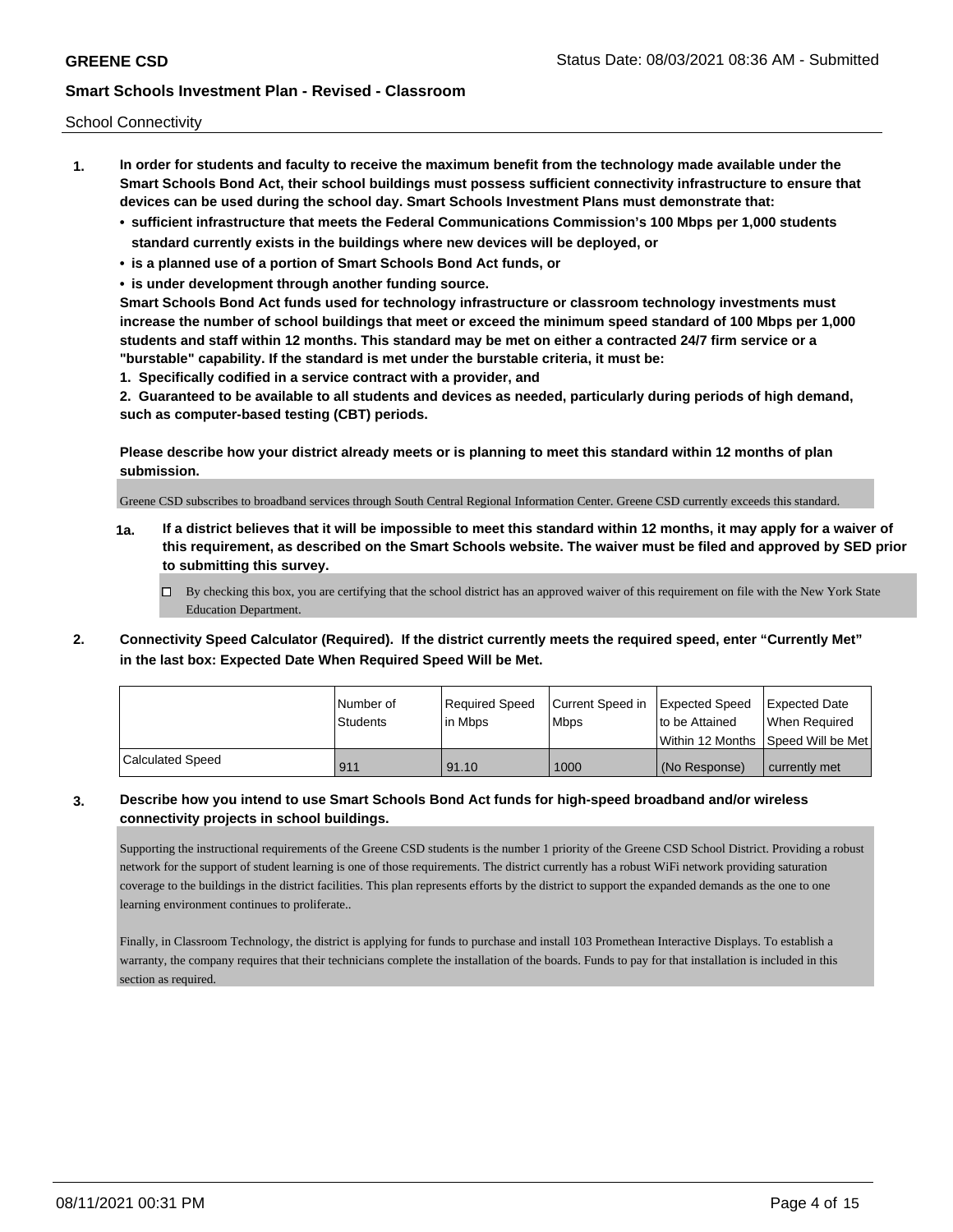School Connectivity

**4. Describe the linkage between the district's District Instructional Technology Plan and how the proposed projects will improve teaching and learning. (There should be a link between your response to this question and your responses to Question 1 in Section IV - NYSED Initiatives Alignment: "Explain how the district use of instructional technology will serve as a part of a comprehensive and sustained effort to support rigorous academic standards attainment and performance improvement for students."** 

**Your answer should also align with your answers to the questions in Section II - Strategic Technology Planning and the associated Action Steps in Section III - Action Plan.)**

The goal of the Greene Central School District Technology plan is to support the expansion of in person classroom learning efforts in the district. The district feels that in person classroom learning allows for higher student achievement and supports academic intervention. By Replace existing, outdated, panels with up-to-date technologies to enhance the learning environment for students, the district feels that this gives the best opportunity for educational success. With more effective interaction tools available within the new technology, students and teachers will be able to utilize a more effective communication platform for educational purposes.

**5. If the district wishes to have students and staff access the Internet from wireless devices within the school building, or in close proximity to it, it must first ensure that it has a robust Wi-Fi network in place that has sufficient bandwidth to meet user demand.**

**Please describe how you have quantified this demand and how you plan to meet this demand.**

Greene Central School district has an ongoing process to ensure the students have access to the internet from wireless devices within the school building. The district subscribes to a Managed Technology Service through the Regional Information Center. The role of Director of Technology is included in this service. The Director participates in instructional planning and facilities planning for the district. As the district moves forward with their educational goals, the Director works with the instructional administrative staff and the technical support staff to ensure that adequate resources are committed to the WiFi network. During the preparation of this plan, the Director has been included in all planning meetings with the Smart School committee, the architects, the instructional administrative team, and the Board of Education

**6. Smart Schools plans with any expenditures in the School Connectivity category require a project number from the Office of Facilities Planning. Districts must submit an SSBA LOI and receive project numbers prior to submitting the SSIP. As indicated on the LOI, some projects may be eligible for a streamlined review and will not require a building permit.**

**Please indicate on a separate row each project number given to you by the Office of Facilities Planning.**

| Project Number  |  |
|-----------------|--|
| 080601040002025 |  |
| 080601040003021 |  |
| 080601040004023 |  |

**7. Certain high-tech security and connectivity infrastructure projects may be eligible for an expedited review process as determined by the Office of Facilities Planning.**

**Was your project deemed eligible for streamlined review?**

No

**8. Include the name and license number of the architect or engineer of record.**

| Name           | License Number |
|----------------|----------------|
| Steven Thesier | 33513          |

**9. Public Expenditures – Loanable (Counts toward the nonpublic loan calculation)**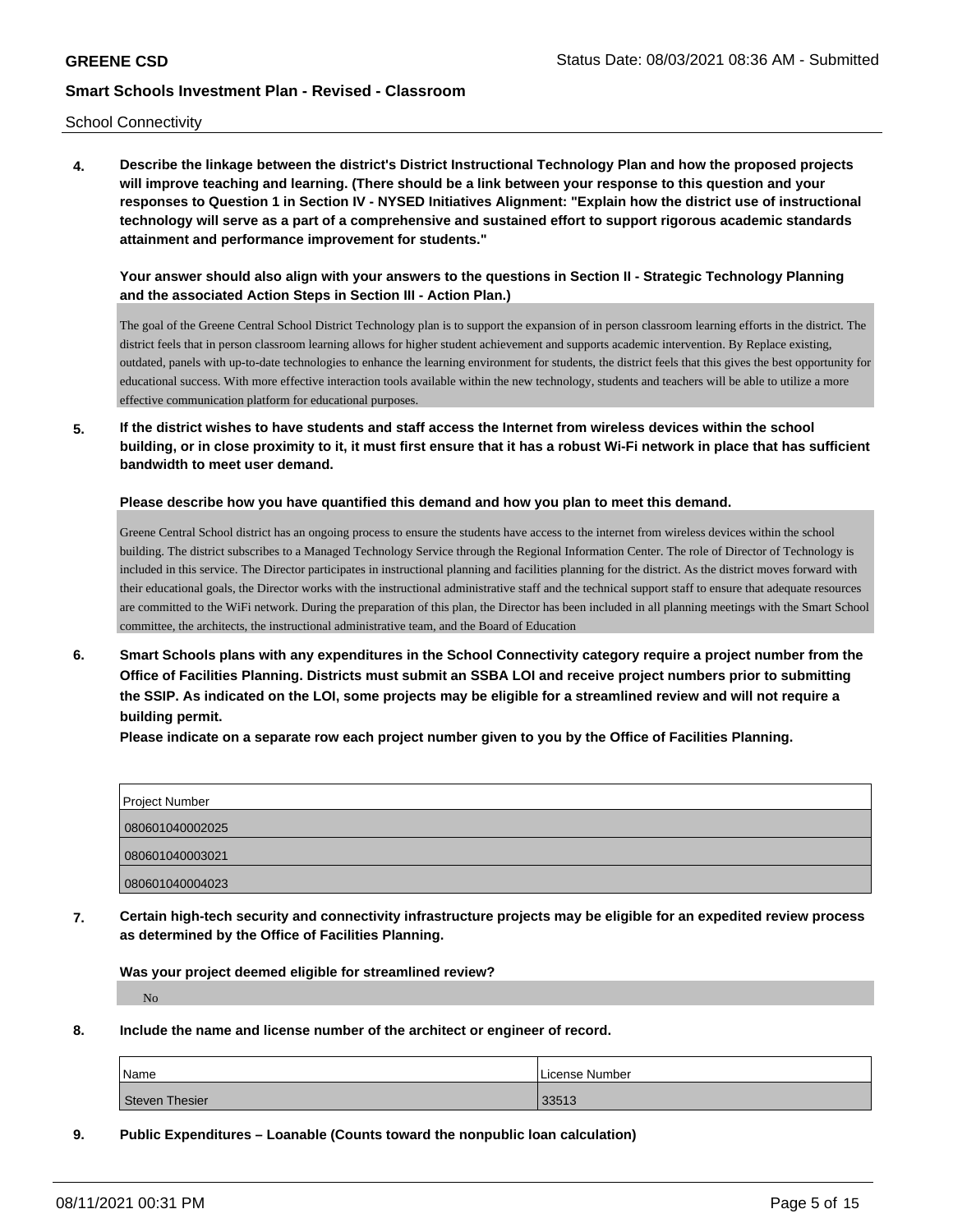School Connectivity

| Select the allowable expenditure type.<br>Repeat to add another item under each type. | <b>PUBLIC</b> Items to be<br>l Purchased | Quantity         | <b>Cost Per Item</b> | Total Cost        |
|---------------------------------------------------------------------------------------|------------------------------------------|------------------|----------------------|-------------------|
| (No Response)                                                                         | (No Response)                            | (No<br>Response) | (No<br>Response)     | $\overline{0.00}$ |
|                                                                                       |                                          | 0                | 0.00                 |                   |

## **10. Public Expenditures – Non-Loanable (Does not count toward nonpublic loan calculation)**

| Select the allowable expenditure<br>type. | <b>PUBLIC</b> Items to be purchased                                                      | Quantity | Cost per Item | <b>Total Cost</b> |
|-------------------------------------------|------------------------------------------------------------------------------------------|----------|---------------|-------------------|
| Repeat to add another item under          |                                                                                          |          |               |                   |
| each type.                                |                                                                                          |          |               |                   |
| <b>Connections/Components</b>             | Power and data connections for TV's                                                      | 103      | 1.200.00      | 123.600.00        |
| <b>Connections/Components</b>             | Modifications to existing rooms to allow   103<br>for power and data connections to TV's |          | 300.00        | 30,900.00         |
| <b>Connections/Components</b>             | Removal of existing power and data<br>that supports existing devices being<br>replaced   | 103      | 250.00        | 25.750.00         |
| <b>Professional Services</b>              | Architectural/engineering fees                                                           |          | 31,330.00     | 31,330.00         |
|                                           |                                                                                          | 310      | 33,080.00     | 211,580           |

## **11. Final 2014-15 BEDS Enrollment to calculate Nonpublic Sharing Requirement (no changes allowed.)**

|            | Public Enrollment | Nonpublic Enrollment | Total Enrollment | Nonpublic Percentage |
|------------|-------------------|----------------------|------------------|----------------------|
| Enrollment | 979               |                      | 979.00           | 0.00                 |

## **12. Total Public Budget - Loanable (Counts toward the nonpublic loan calculation)**

|                                                      | <b>Public Allocations</b> | <b>Estimated Nonpublic Loan</b><br>Amount | <b>Estimated Total Sub-Allocations</b> |
|------------------------------------------------------|---------------------------|-------------------------------------------|----------------------------------------|
| Network/Access Costs                                 | (No Response)             | 0.00                                      | 0.00                                   |
| School Internal Connections and<br><b>Components</b> | (No Response)             | 0.00                                      | 0.00                                   |
| <b>Other</b>                                         | (No Response)             | 0.00                                      | 0.00                                   |
| Totals:                                              | 0.00                      |                                           |                                        |

## **13. Total Public Budget – Non-Loanable (Does not count toward the nonpublic loan calculation)**

|                                            | Sub-<br>Allocation |
|--------------------------------------------|--------------------|
| Network/Access Costs                       | (No Response)      |
| <b>Outside Plant Costs</b>                 | (No Response)      |
| School Internal Connections and Components | 180,250.00         |
| <b>Professional Services</b>               | 31,330.00          |
| Testing                                    | (No Response)      |
| <b>Other Upfront Costs</b>                 | (No Response)      |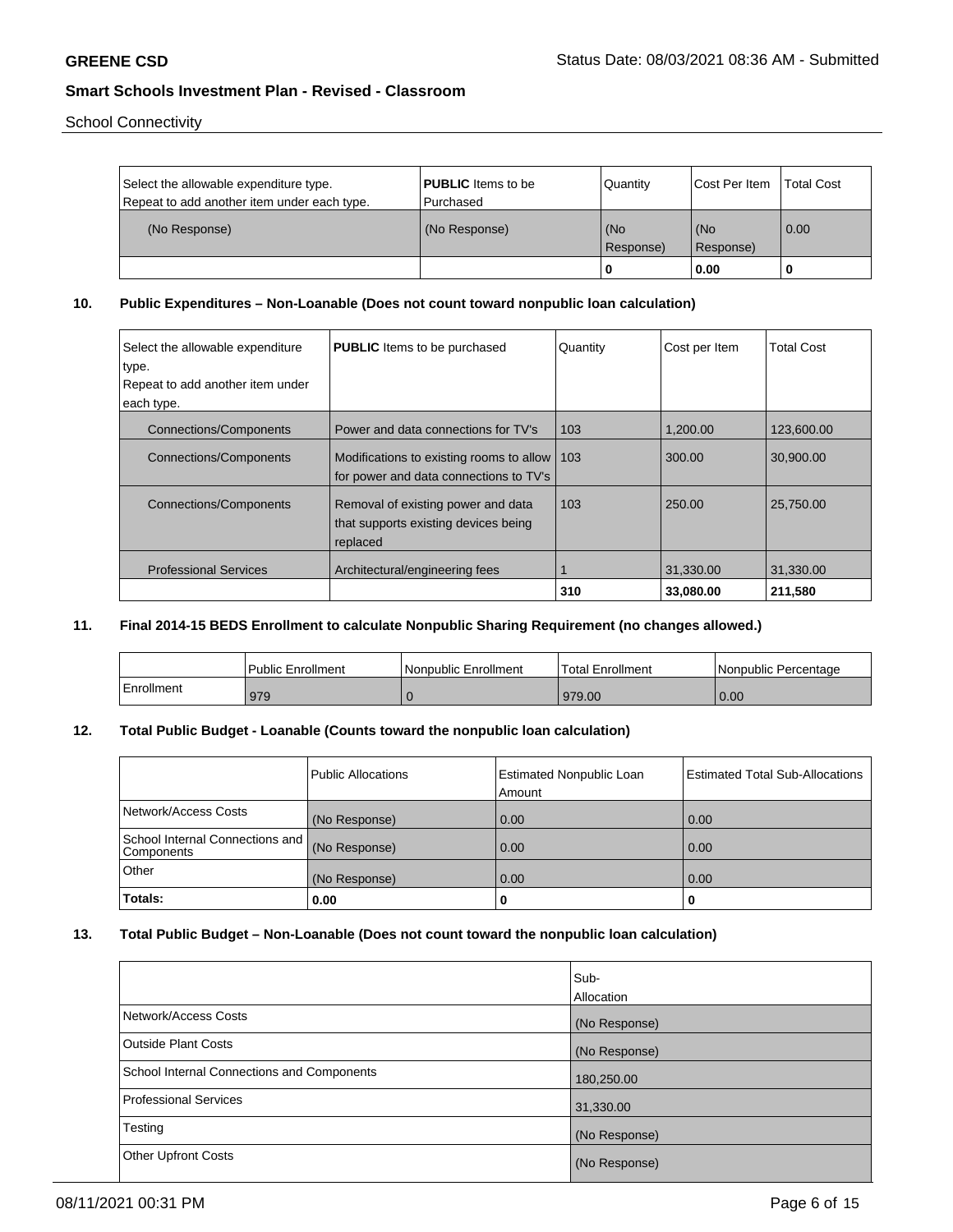School Connectivity

|                    | Sub-<br><b>Allocation</b> |
|--------------------|---------------------------|
| <b>Other Costs</b> | (No Response)             |
| Totals:            | 211,580.00                |

## **14. School Connectivity Totals**

|                          | Total Sub-Allocations |
|--------------------------|-----------------------|
| Total Loanable Items     | 0.00                  |
| Total Non-Ioanable Items | 211,580.00            |
| <b>Totals:</b>           | 211,580               |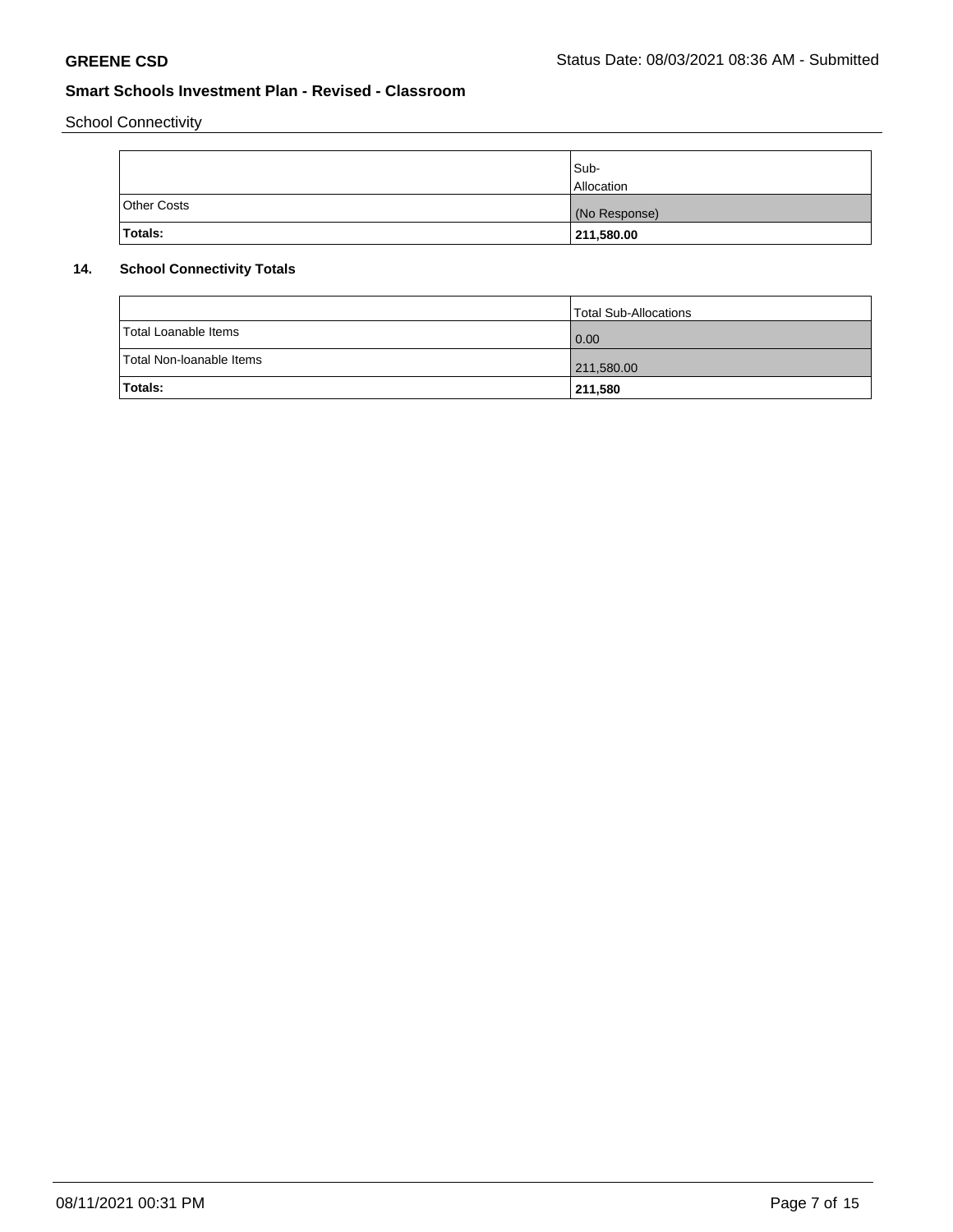Community Connectivity (Broadband and Wireless)

**1. Describe how you intend to use Smart Schools Bond Act funds for high-speed broadband and/or wireless connectivity projects in the community.**

(No Response)

**2. Please describe how the proposed project(s) will promote student achievement and increase student and/or staff access to the Internet in a manner that enhances student learning and/or instruction outside of the school day and/or school building.**

(No Response)

**3. Community connectivity projects must comply with all the necessary local building codes and regulations (building and related permits are not required prior to plan submission).**

 $\Box$  I certify that we will comply with all the necessary local building codes and regulations.

**4. Please describe the physical location of the proposed investment.**

(No Response)

**5. Please provide the initial list of partners participating in the Community Connectivity Broadband Project, along with their Federal Tax Identification (Employer Identification) number.**

| <b>Project Partners</b> | l Federal ID # |
|-------------------------|----------------|
| (No Response)           | (No Response)  |

**6. Please detail the type, quantity, per unit cost and total cost of the eligible items under each sub-category.**

| Select the allowable expenditure | Item to be purchased | Quantity      | Cost per Item | <b>Total Cost</b> |
|----------------------------------|----------------------|---------------|---------------|-------------------|
| type.                            |                      |               |               |                   |
| Repeat to add another item under |                      |               |               |                   |
| each type.                       |                      |               |               |                   |
| (No Response)                    | (No Response)        | (No Response) | (No Response) | 0.00              |
|                                  |                      | o             | 0.00          |                   |

**7. If you are submitting an allocation for Community Connectivity, complete this table.**

**Note that the calculated Total at the bottom of the table must equal the Total allocation for this category that you entered in the SSIP Overview overall budget.**

|                                    | Sub-Allocation |
|------------------------------------|----------------|
| Network/Access Costs               | (No Response)  |
| Outside Plant Costs                | (No Response)  |
| <b>Tower Costs</b>                 | (No Response)  |
| <b>Customer Premises Equipment</b> | (No Response)  |
| <b>Professional Services</b>       | (No Response)  |
| Testing                            | (No Response)  |
| <b>Other Upfront Costs</b>         | (No Response)  |
| <b>Other Costs</b>                 | (No Response)  |
| Totals:                            | 0.00           |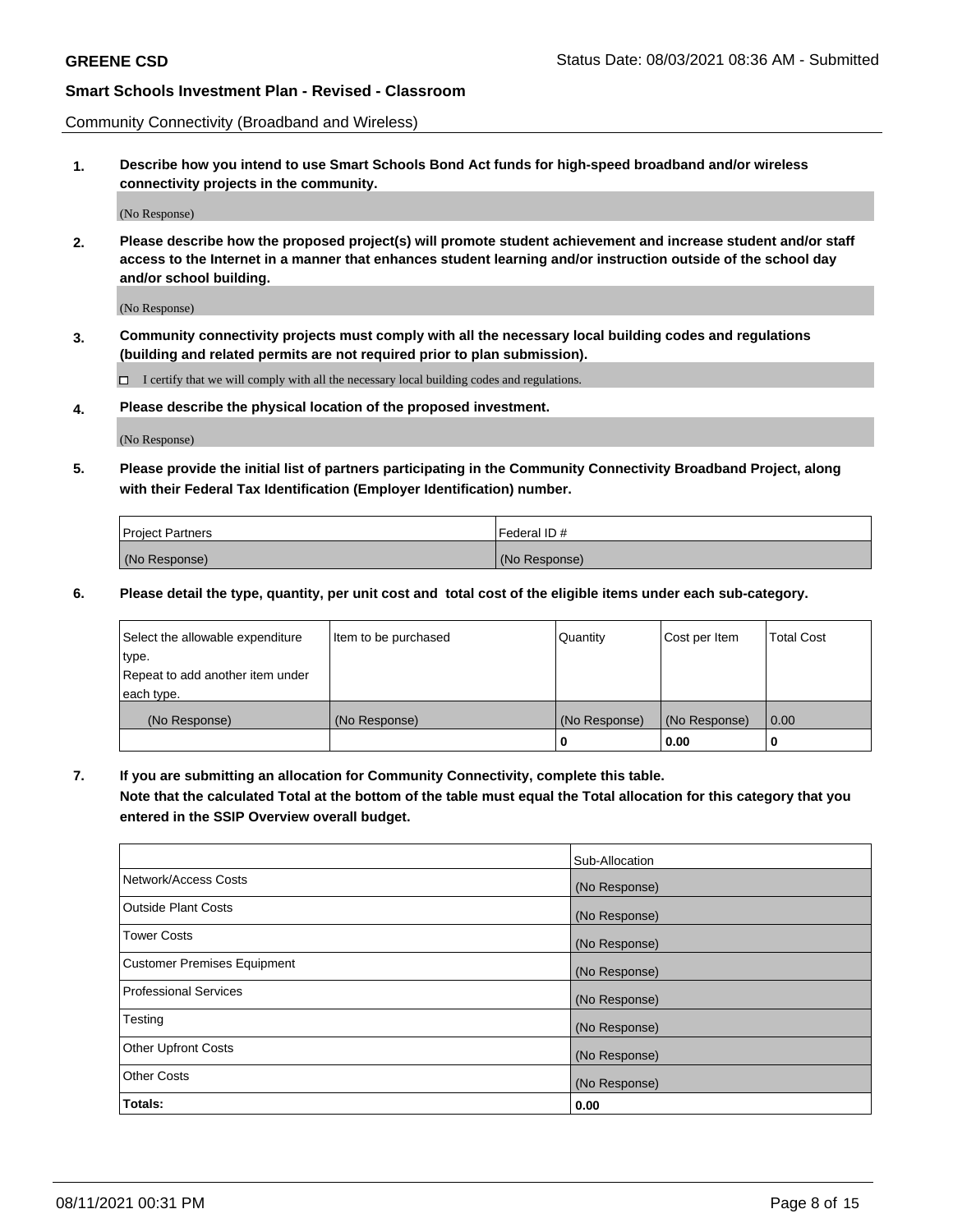### Classroom Learning Technology

**1. In order for students and faculty to receive the maximum benefit from the technology made available under the Smart Schools Bond Act, their school buildings must possess sufficient connectivity infrastructure to ensure that devices can be used during the school day. Smart Schools Investment Plans must demonstrate that sufficient infrastructure that meets the Federal Communications Commission's 100 Mbps per 1,000 students standard currently exists in the buildings where new devices will be deployed, or is a planned use of a portion of Smart Schools Bond Act funds, or is under development through another funding source. Smart Schools Bond Act funds used for technology infrastructure or classroom technology investments must increase the number of school buildings that meet or exceed the minimum speed standard of 100 Mbps per 1,000 students and staff within 12 months. This standard may be met on either a contracted 24/7 firm service or a "burstable" capability. If the standard is met under the burstable criteria, it must be:**

**1. Specifically codified in a service contract with a provider, and**

**2. Guaranteed to be available to all students and devices as needed, particularly during periods of high demand, such as computer-based testing (CBT) periods.**

**Please describe how your district already meets or is planning to meet this standard within 12 months of plan submission.**

Greene Central School Subscribes to broadband services through the South Central Regional Information Center and currently exceeds this requirement.

- **1a. If a district believes that it will be impossible to meet this standard within 12 months, it may apply for a waiver of this requirement, as described on the Smart Schools website. The waiver must be filed and approved by SED prior to submitting this survey.**
	- By checking this box, you are certifying that the school district has an approved waiver of this requirement on file with the New York State Education Department.
- **2. Connectivity Speed Calculator (Required). If the district currently meets the required speed, enter "Currently Met" in the last box: Expected Date When Required Speed Will be Met.**

|                  | l Number of<br>Students | Required Speed<br>l in Mbps | Current Speed in<br>Mbps | Expected Speed<br>to be Attained | <b>Expected Date</b><br>When Required<br> Within 12 Months  Speed Will be Met |
|------------------|-------------------------|-----------------------------|--------------------------|----------------------------------|-------------------------------------------------------------------------------|
| Calculated Speed | 911                     | 91.10                       | 1000                     | 1000                             | <b>Currently Met</b>                                                          |

**3. If the district wishes to have students and staff access the Internet from wireless devices within the school building, or in close proximity to it, it must first ensure that it has a robust Wi-Fi network in place that has sufficient bandwidth to meet user demand.**

**Please describe how you have quantified this demand and how you plan to meet this demand.**

Supporting the instructional requirements of the Greene students is the number one priority of the Greene Central School District. Providing a robust network for the support of student learning is one of those requirements. The district currently has a robust WiFi network providing saturation coverage to the buildings in the district facilities. This plan represents efforts by the district to support the expanded demands as the one to one learning environment continues to proliferate.

**4. All New York State public school districts are required to complete and submit an Instructional Technology Plan survey to the New York State Education Department in compliance with Section 753 of the Education Law and per Part 100.12 of the Commissioner's Regulations.**

**Districts that include educational technology purchases as part of their Smart Schools Investment Plan must have a submitted and approved Instructional Technology Plan survey on file with the New York State Education Department.**

By checking this box, you are certifying that the school district has an approved Instructional Technology Plan survey on file with the New York State Education Department.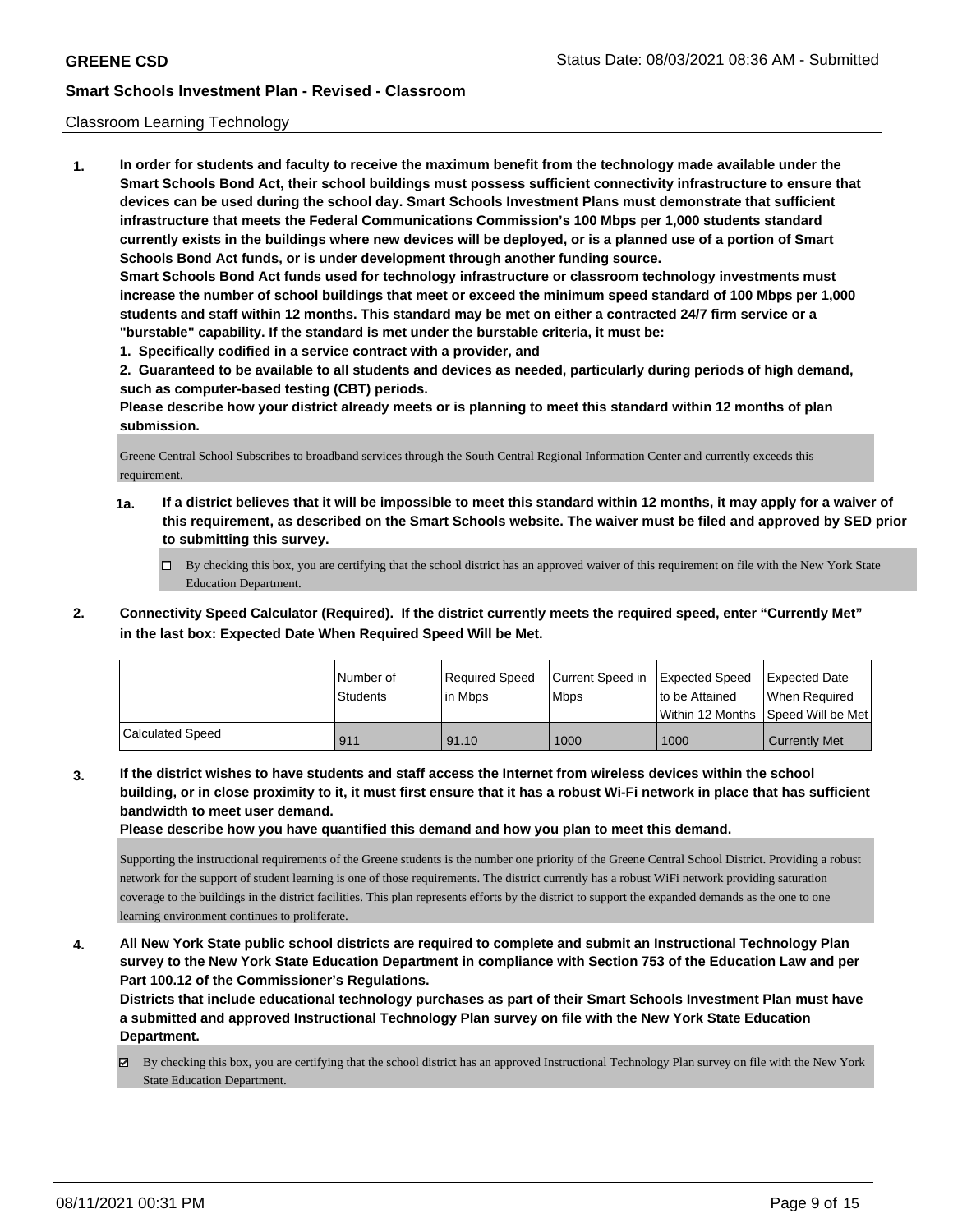### Classroom Learning Technology

**5. Describe the devices you intend to purchase and their compatibility with existing or planned platforms or systems. Specifically address the adequacy of each facility's electrical, HVAC and other infrastructure necessary to install and support the operation of the planned technology.**

The Promethean Panels that the district proposes purchasing for all buildings are to replace existing, end of life and non-functioning display boards. The new panels require less electricity and do not impact any other HVAC or infrastructure.

- **6. Describe how the proposed technology purchases will:**
	- **> enhance differentiated instruction;**
	- **> expand student learning inside and outside the classroom;**
	- **> benefit students with disabilities and English language learners; and**
	- **> contribute to the reduction of other learning gaps that have been identified within the district.**

**The expectation is that districts will place a priority on addressing the needs of students who struggle to succeed in a rigorous curriculum. Responses in this section should specifically address this concern and align with the district's Instructional Technology Plan (in particular Question 2 of E. Curriculum and Instruction: "Does the district's instructional technology plan address the needs of students with disabilities to ensure equitable access to instruction, materials and assessments?" and Question 3 of the same section: "Does the district's instructional technology plan address the provision of assistive technology specifically for students with disabilities to ensure access to and participation in the general curriculum?")**

**In addition, describe how the district ensures equitable access to instruction, materials and assessments and participation in the general curriculum for both SWD and English Language Learners/Multilingual Learners (ELL/MLL) students.**

**Please note: If this plan has been identified as a Remote Learning Plan to be submitted and reviewed on an expedited basis, the district should explain how this plan will facilitate remote and hybrid learning, in lieu of responding to the question above.**

It is the goal of Greene CSD to expand the opportunities to learn through experience.

All students can benefit from the integration of Interactive Panels in the classroom.

- Students with disabilities will benefit from the new interactive panels that will simplify differentiating instruction for teachers. The teachers will be able to model the learning goals visually rather than just describing and the student can refer back to the model as he or she completes the assignment.
- The new interactive displays will allow teachers to deliver visual and audio content that motivates all learners. These more in-depth presentations will engage even the most reluctant learners.
- Many students with disabilities require extended time. Teachers will be able to easily record lessons then share them with students for review later in the day, that night or prior to an assessment.
- ELL/MLL students often require translation from native language to English or English to native language. Presentations and content provided through Google Classroom can easily use the built in translator. The ELL students can see the connection quickly and when it is relevant rather than later in the day or week when a translator might be available. The ability for ELL/MLL students to review recorded lessons at a later time will make content more accessible and will enhance their learning and achievement.
- **7. Where appropriate, describe how the proposed technology purchases will enhance ongoing communication with parents and other stakeholders and help the district facilitate technology-based regional partnerships, including distance learning and other efforts.**

The purchase and integration of interactive panels does not directly enhance ongoing communication with parents or other stakeholders. Greene CSD values that connection however we have a student management system with a robust Parent Portal to assist with communication. Parents can review student attendance, discipline and academic progress in real time. They also have direct connectivity via the portal with their student's teachers and support staff allowing rigorous and on going communication.

These panels are very valuable to support partnerships and distance learning. In the past, distance learning was limited to a single designated and expensive classroom. Scheduling was complicated and seating was limited. With these panels and already purchased chromebooks or an inexpensive usb camera device every classroom can become a distance learning classroom. These experiences can be shared with multiple students or even multiple classrooms via the integration of these large panels.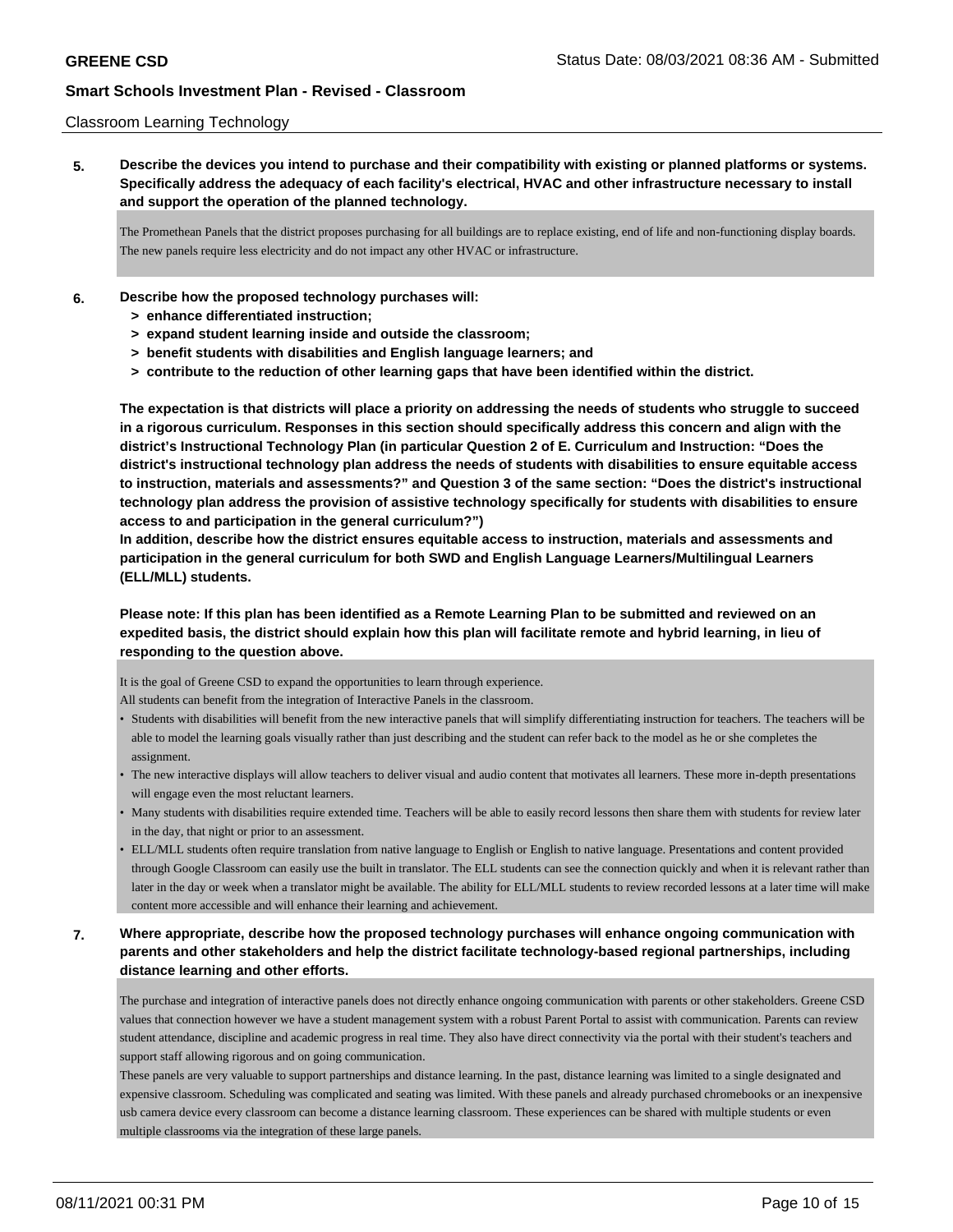### Classroom Learning Technology

**8. Describe the district's plan to provide professional development to ensure that administrators, teachers and staff can employ the technology purchased to enhance instruction successfully.**

**Note: This response should be aligned and expanded upon in accordance with your district's response to Question 1 of F. Professional Development of your Instructional Technology Plan: "Please provide a summary of professional development offered to teachers and staff, for the time period covered by this plan, to support technology to enhance teaching and learning. Please include topics, audience and method of delivery within your summary."**

**Please note: If this plan has been identified as a Remote Learning Plan to be submitted and reviewed on an expedited basis, the district should provide a statement confirming that the district has provided or will provide professional development on these devices to its staff, in lieu of responding to the question above.**

Promethean provides an ActivPanel Titanium Orientation Online Course (https://learn.prometheanworld.com/us ). In this course, teachers will learn the elements of the ActivPanel Titanium, how to maximize the tools from the Unified Menu and add apps to the locker to increase content connections with students. There will be a short, five-question quiz to access their knowledge at the end of this course. Teaches will need to receive an 80% or higher on this quiz in order to officially be deemed complete.

Hybrid/Remote Learning with the Promethean Online Course also provides a hybrid/remote training session. (https://learn.prometheanworld.com/us/). This session teaches how to integrate the Promethean suite of tools into any in-person, remote, hybrid, or virtual classroom to keep students engaged, connected and learning. Teachers prove their proficiency by taking the exam and score 80% or higher in order to officially be deemed complete. **Follow-Up Training**

The District Technology Innovators and Instructional Technology Coordinator will develop lesson examples for focus group teachers. Example of lessons that meet the priorities of our state standards and our Blueprint for Excellence.

The District Technology Innovator and Learning Technology Coordinator will conduct coaching cycles amongst focus group teachers. They will also schedule planned visits to be aware of the teacher's goals in regards to use of the Promethean for teaching and learning, Additional visits to the teachers' classroom to provide feedback will personalize learning and drive future training. Finally, meeting with the teachers to discuss adjustments to the usage of the Promethean will enhance the learning experience for students.

- **9. Districts must contact one of the SUNY/CUNY teacher preparation programs listed on the document on the left side of the page that supplies the largest number of the district's new teachers to request advice on innovative uses and best practices at the intersection of pedagogy and educational technology.**
	- By checking this box, you certify that you have contacted the SUNY/CUNY teacher preparation program that supplies the largest number of your new teachers to request advice on these issues.

### **9a. Please enter the name of the SUNY or CUNY Institution that you contacted.**

SUNY Cortland

**9b. Enter the primary Institution phone number.**

607-753-5431

**9c. Enter the name of the contact person with whom you consulted and/or will be collaborating with on innovative uses of technology and best practices.**

Andrea Lachance

**10. To ensure the sustainability of technology purchases made with Smart Schools funds, districts must demonstrate a long-term plan to maintain and replace technology purchases supported by Smart Schools Bond Act funds. This sustainability plan shall demonstrate a district's capacity to support recurring costs of use that are ineligible for Smart Schools Bond Act funding such as device maintenance, technical support, Internet and wireless fees, maintenance of hotspots, staff professional development, building maintenance and the replacement of incidental items. Further, such a sustainability plan shall include a long-term plan for the replacement of purchased devices and equipment at the end of their useful life with other funding sources.**

By checking this box, you certify that the district has a sustainability plan as described above.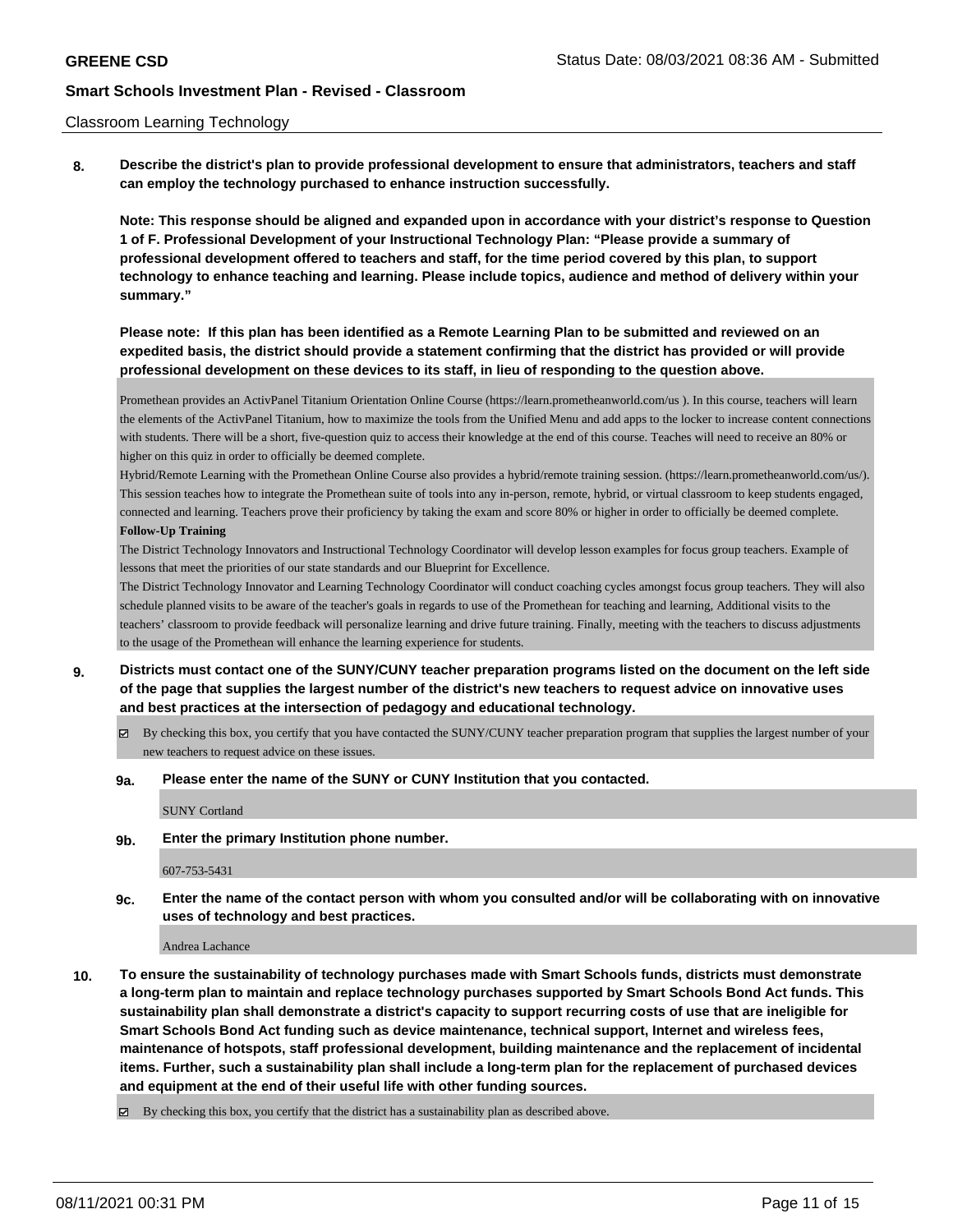Classroom Learning Technology

**11. Districts must ensure that devices purchased with Smart Schools Bond funds will be distributed, prepared for use, maintained and supported appropriately. Districts must maintain detailed device inventories in accordance with generally accepted accounting principles.**

 $\boxtimes$  By checking this box, you certify that the district has a distribution and inventory management plan and system in place.

**12. Please detail the type, quantity, per unit cost and total cost of the eligible items under each sub-category.**

| Select the allowable expenditure<br>∣type.<br>Repeat to add another item under<br>each type. | Iltem to be Purchased                | Quantity | Cost per Item | <b>Total Cost</b> |
|----------------------------------------------------------------------------------------------|--------------------------------------|----------|---------------|-------------------|
| Interactive Whiteboards                                                                      | <b>Promethean Interactive Panels</b> | 103      | 4.000.00      | 412,000.00        |
|                                                                                              |                                      | 103      | 4.000.00      | 412.000           |

### **13. Final 2014-15 BEDS Enrollment to calculate Nonpublic Sharing Requirement (no changes allowed.)**

|            | <b>I Public Enrollment</b> | l Nonpublic Enrollment | <b>Total Enrollment</b> | Nonpublic<br>l Percentage |
|------------|----------------------------|------------------------|-------------------------|---------------------------|
| Enrollment | 979                        |                        | 979.00                  | 0.00                      |

#### **14. If you are submitting an allocation for Classroom Learning Technology complete this table.**

|                          | Public School Sub-Allocation | <b>Estimated Nonpublic Loan</b><br>Amount | <b>Estimated Total Public and</b><br>Nonpublic Sub-Allocation |
|--------------------------|------------------------------|-------------------------------------------|---------------------------------------------------------------|
|                          |                              | (Based on Percentage Above)               |                                                               |
| Interactive Whiteboards  | 412,000.00                   | 0.00                                      | 412,000.00                                                    |
| <b>Computer Servers</b>  | (No Response)                | 0.00                                      | 0.00                                                          |
| <b>Desktop Computers</b> | (No Response)                | 0.00                                      | 0.00                                                          |
| <b>Laptop Computers</b>  | (No Response)                | 0.00                                      | 0.00                                                          |
| <b>Tablet Computers</b>  | (No Response)                | 0.00                                      | 0.00                                                          |
| Other Costs              | (No Response)                | 0.00                                      | 0.00                                                          |
| Totals:                  | 412,000.00                   | 0                                         | 412,000                                                       |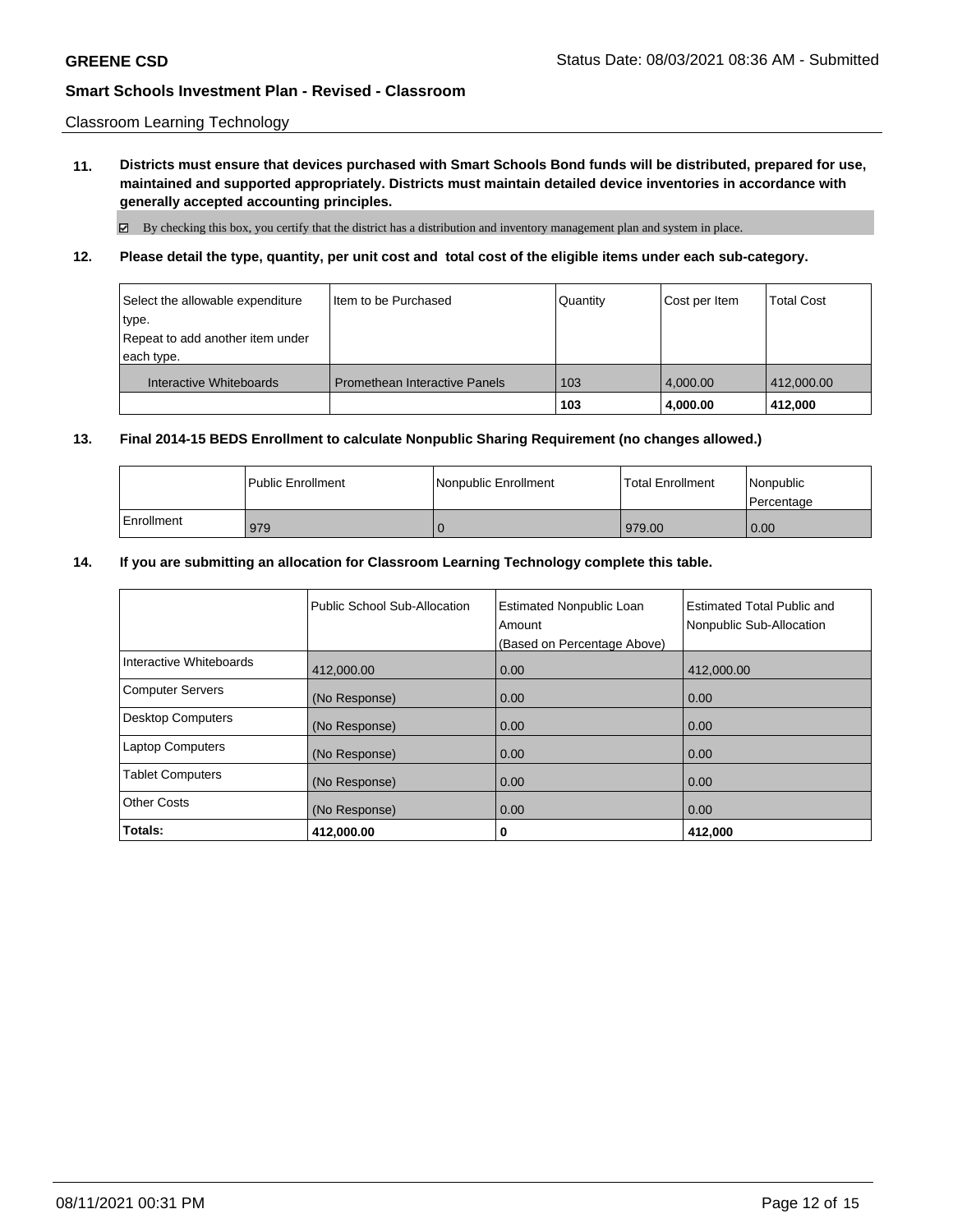### Pre-Kindergarten Classrooms

**1. Provide information regarding how and where the district is currently serving pre-kindergarten students and justify the need for additional space with enrollment projections over 3 years.**

(No Response)

- **2. Describe the district's plan to construct, enhance or modernize education facilities to accommodate prekindergarten programs. Such plans must include:**
	- **Specific descriptions of what the district intends to do to each space;**
	- **An affirmation that new pre-kindergarten classrooms will contain a minimum of 900 square feet per classroom;**
	- **The number of classrooms involved;**
	- **The approximate construction costs per classroom; and**
	- **Confirmation that the space is district-owned or has a long-term lease that exceeds the probable useful life of the improvements.**

(No Response)

**3. Smart Schools Bond Act funds may only be used for capital construction costs. Describe the type and amount of additional funds that will be required to support ineligible ongoing costs (e.g. instruction, supplies) associated with any additional pre-kindergarten classrooms that the district plans to add.**

(No Response)

**4. All plans and specifications for the erection, repair, enlargement or remodeling of school buildings in any public school district in the State must be reviewed and approved by the Commissioner. Districts that plan capital projects using their Smart Schools Bond Act funds will undergo a Preliminary Review Process by the Office of Facilities Planning.**

**Please indicate on a separate row each project number given to you by the Office of Facilities Planning.**

| Project Number |  |
|----------------|--|
| (No Response)  |  |
|                |  |

**5. Please detail the type, quantity, per unit cost and total cost of the eligible items under each sub-category.**

| Select the allowable expenditure | Item to be purchased | Quantity      | Cost per Item | <b>Total Cost</b> |
|----------------------------------|----------------------|---------------|---------------|-------------------|
| type.                            |                      |               |               |                   |
| Repeat to add another item under |                      |               |               |                   |
| each type.                       |                      |               |               |                   |
| (No Response)                    | (No Response)        | (No Response) | (No Response) | 0.00              |
|                                  |                      | U             | 0.00          |                   |

**6. If you have made an allocation for Pre-Kindergarten Classrooms, complete this table. Note that the calculated Total at the bottom of the table must equal the Total allocation for this category that you entered in the SSIP Overview overall budget.**

|                                          | Sub-Allocation |
|------------------------------------------|----------------|
| Construct Pre-K Classrooms               | (No Response)  |
| Enhance/Modernize Educational Facilities | (No Response)  |
| <b>Other Costs</b>                       | (No Response)  |
| Totals:                                  | 0.00           |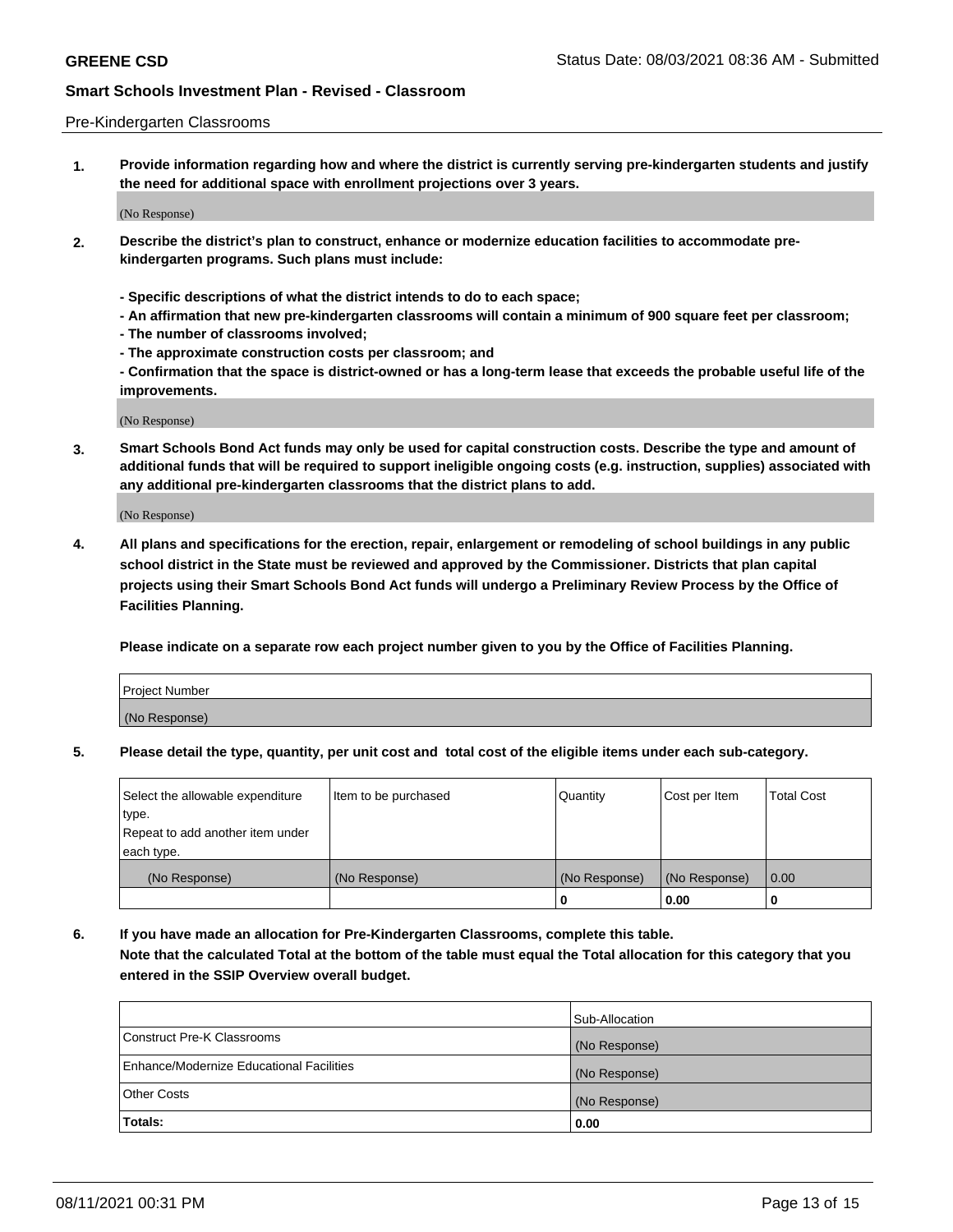Replace Transportable Classrooms

**1. Describe the district's plan to construct, enhance or modernize education facilities to provide high-quality instructional space by replacing transportable classrooms.**

(No Response)

**2. All plans and specifications for the erection, repair, enlargement or remodeling of school buildings in any public school district in the State must be reviewed and approved by the Commissioner. Districts that plan capital projects using their Smart Schools Bond Act funds will undergo a Preliminary Review Process by the Office of Facilities Planning.**

**Please indicate on a separate row each project number given to you by the Office of Facilities Planning.**

| Project Number |  |
|----------------|--|
|                |  |
|                |  |
|                |  |
| (No Response)  |  |
|                |  |
|                |  |

**3. For large projects that seek to blend Smart Schools Bond Act dollars with other funds, please note that Smart Schools Bond Act funds can be allocated on a pro rata basis depending on the number of new classrooms built that directly replace transportable classroom units.**

**If a district seeks to blend Smart Schools Bond Act dollars with other funds describe below what other funds are being used and what portion of the money will be Smart Schools Bond Act funds.**

(No Response)

**4. Please detail the type, quantity, per unit cost and total cost of the eligible items under each sub-category.**

| Select the allowable expenditure | Item to be purchased | Quantity      | Cost per Item | <b>Total Cost</b> |
|----------------------------------|----------------------|---------------|---------------|-------------------|
| type.                            |                      |               |               |                   |
| Repeat to add another item under |                      |               |               |                   |
| each type.                       |                      |               |               |                   |
| (No Response)                    | (No Response)        | (No Response) | (No Response) | 0.00              |
|                                  |                      |               | 0.00          |                   |

**5. If you have made an allocation for Replace Transportable Classrooms, complete this table. Note that the calculated Total at the bottom of the table must equal the Total allocation for this category that you entered in the SSIP Overview overall budget.**

|                                                | Sub-Allocation |
|------------------------------------------------|----------------|
| Construct New Instructional Space              | (No Response)  |
| Enhance/Modernize Existing Instructional Space | (No Response)  |
| Other Costs                                    | (No Response)  |
| Totals:                                        | 0.00           |